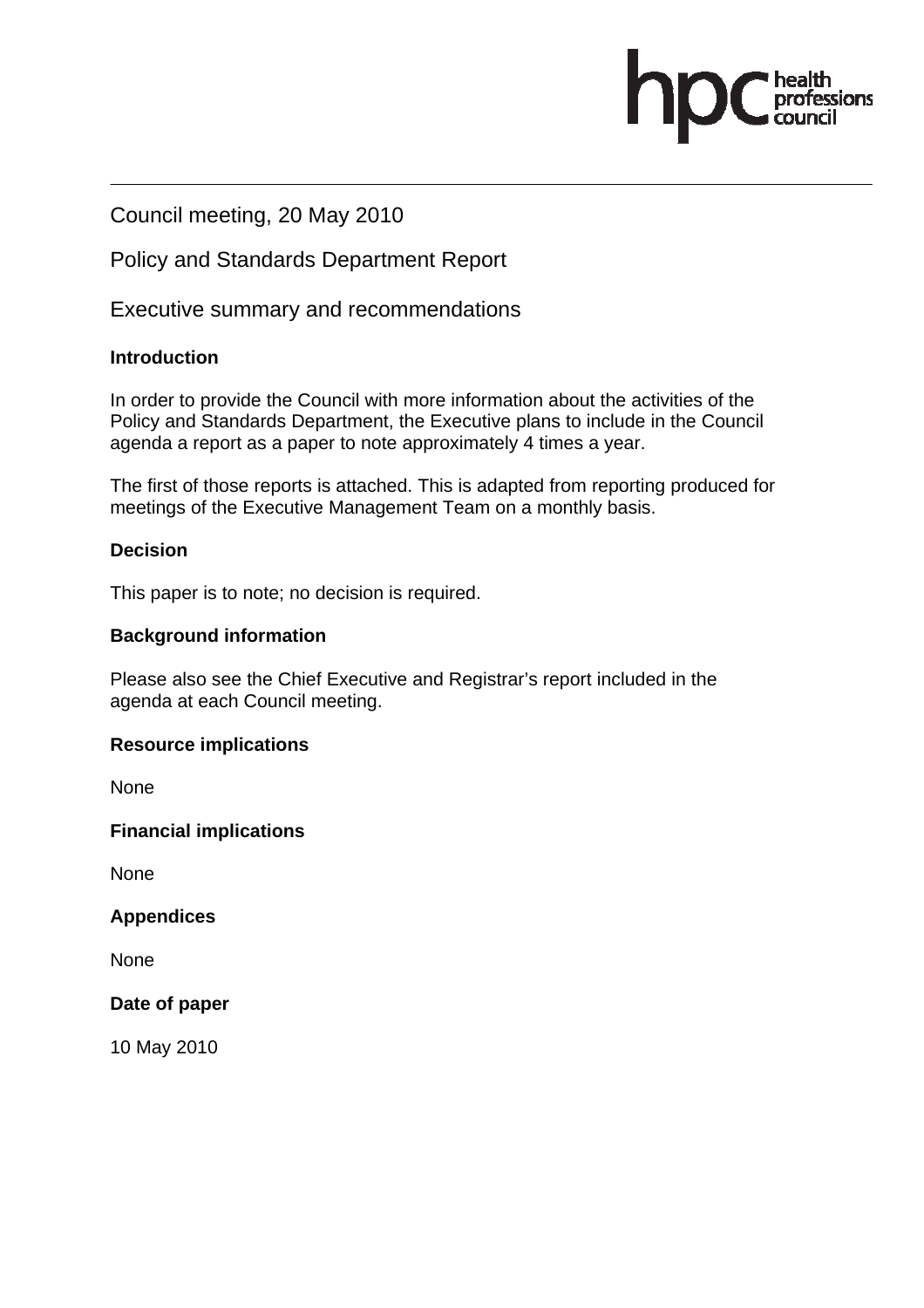# **Policy and Standards Department – for May 2010 Council meeting**

## **Consultations**

- Open consultations: Standards of proficiency for health psychologists (deadline: 12/07/2010).
- Forthcoming consultations (subject to Council and Committee decisions): Generic standards of proficiency (July to October); postregistration qualifications (August to October).
- External consultations (where a response has recently been made): NMC consultation on reporting concerns; Parliamentary and Health Service Ombudsman consultation on sharing information about complaints with third parties; Council for Healthcare Regulatory Excellence consultation on revised performance review and standards; Department of Health consultation on duty of co-operation regulations; General Pharmaceutical Council consultation on draft statutory rules; Department of Health consultation on extending prescribing responsibilities to paramedics;
- External consultations (where a response is planned): General Pharmaceutical Council consultation on draft standards

## **Key to tables overleaf**

# **Dept**

This denotes where the involvement or input of another department may be required for the upcoming milestone. C: Communications; CE: Chief Executive; E: Education – Approvals and Monitoring; F: Finance; FT: Fitness to Practise; H: HR & Partners; I: Information Technology; F: Facilities; R: Registration; S: Secretariat. PT: Denotes the relevant project team for a cross-departmental project.

### **Owner**

AD: Alison Dittmer, Policy Officer; CU: Charlotte Urwin, Policy Manager; MG: Michael Guthrie, Director of Policy and Standards; MS: Megan Scott, Policy Manager.

The tables outline the main project work being undertaken by the Department. This is in addition to other ongoing activities such as presenting at meetings and conferences, responding to external consultations and ad-hoc papers and briefings. N.B: The listed milestones are illustrative rather than exhaustive.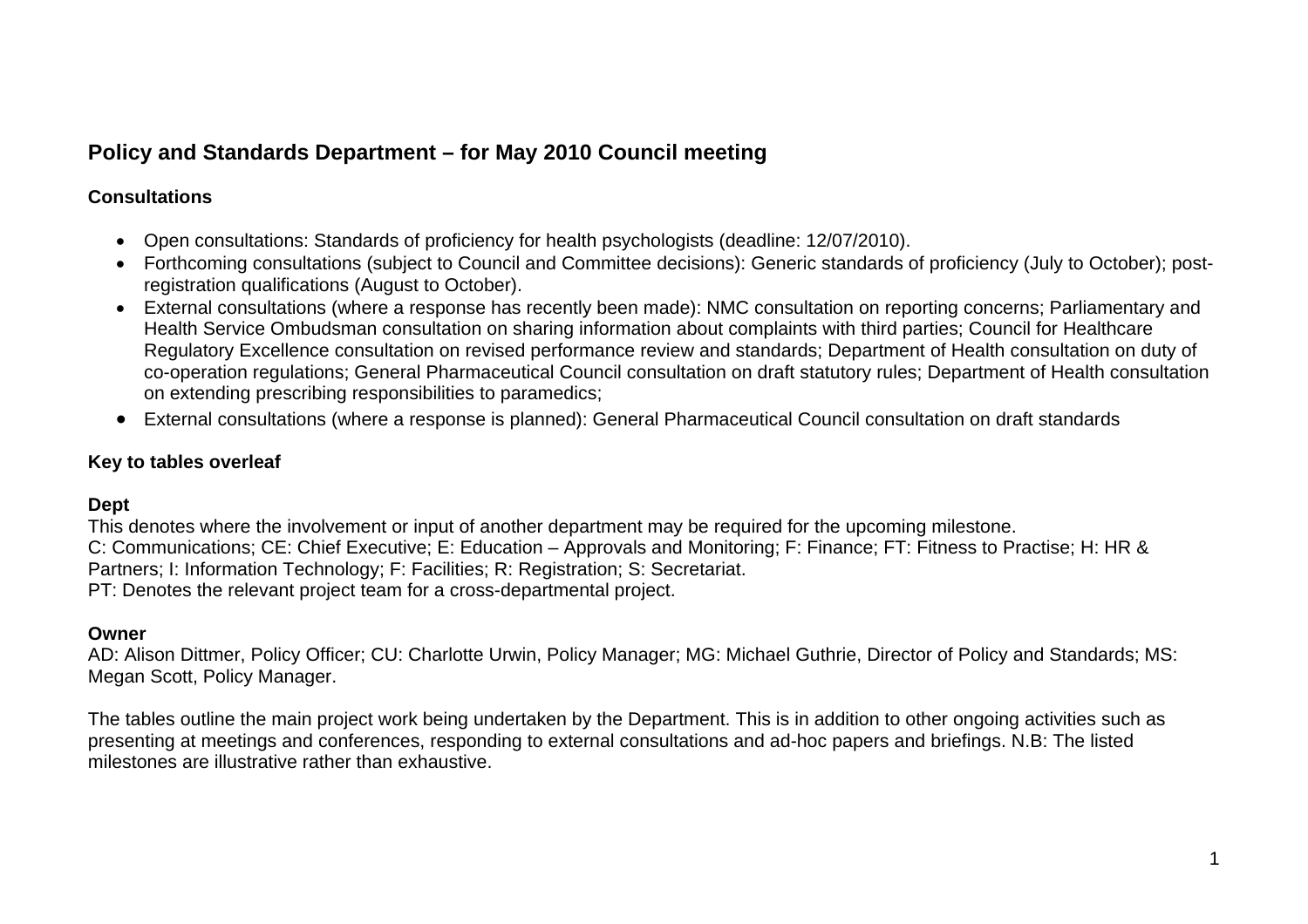# **New professions**

| <b>Project</b>                                    | <b>Project explanation</b>                                                                                 | <b>Overall</b><br>deadline | <b>Milestones</b>                                                                                          | <b>Milestone</b><br>date | <b>Dept</b> | Owner            |
|---------------------------------------------------|------------------------------------------------------------------------------------------------------------|----------------------------|------------------------------------------------------------------------------------------------------------|--------------------------|-------------|------------------|
|                                                   |                                                                                                            |                            |                                                                                                            |                          |             |                  |
| <b>Hearing Aid</b><br><b>Dispensers</b>           | Regulation of hearing<br>aid dispensers                                                                    | April 2010                 | Training for registration advisors                                                                         | Feb/Mar<br>2010          | <b>PT</b>   | <b>CU</b>        |
| <b>COMPLETED</b>                                  |                                                                                                            |                            | Briefing notes / FAQs for internal use and<br>for website                                                  | Feb 2010                 | <b>PT</b>   | MS/CU            |
|                                                   |                                                                                                            |                            | Council post-section 60 Order approval;<br>ratification of standards of proficiency and<br>threshold level | Feb 2010                 | PT          | <b>CU</b>        |
|                                                   |                                                                                                            |                            |                                                                                                            |                          |             |                  |
| Psychotherapists<br>and counsellors<br><b>PLG</b> | To make final decisions<br>recommendations about<br>regulation and to finalise<br>standards of proficiency | May 2011                   | <b>PLG</b> meeting                                                                                         | 12 May 2010              | <b>CE</b>   | <b>MG</b>        |
|                                                   |                                                                                                            |                            |                                                                                                            |                          |             |                  |
| Healthcare<br>scientists                          | Regulation of healthcare<br>scientists                                                                     | <b>TBC</b>                 | Briefing on regulation of healthcare<br>scientists                                                         | <b>TBC</b>               | All         | <b>MG</b>        |
|                                                   |                                                                                                            |                            |                                                                                                            |                          |             |                  |
| Review of the<br>new professions<br>process       | Review / revise new<br>professions process                                                                 | <b>TBC</b>                 | Paper to Council on plans for review                                                                       | <b>June 2010</b>         | All         | MG/<br><b>CU</b> |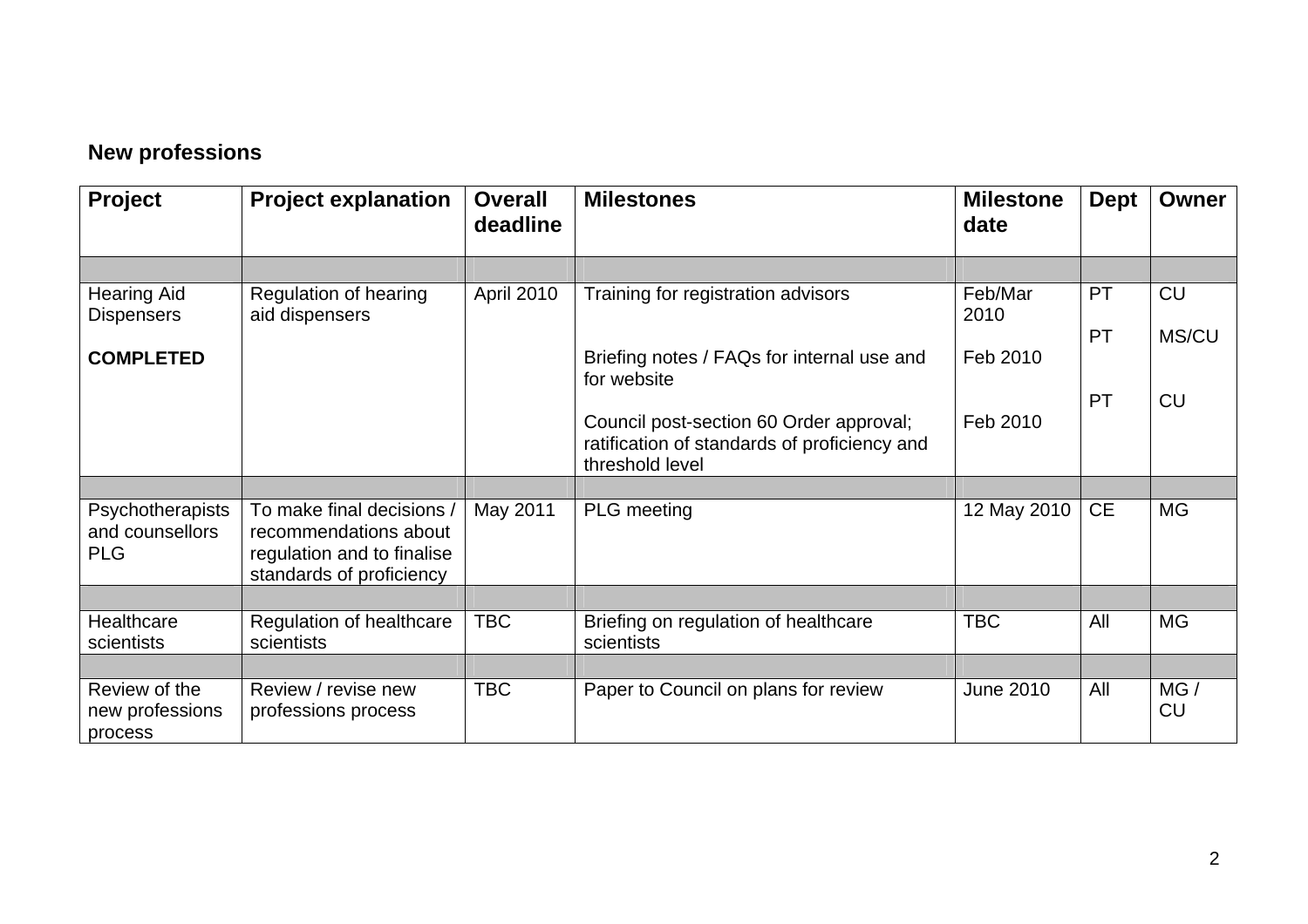# **Standards / guidance**

| <b>TBC</b><br>April 2010<br>Response to NMC consultation on<br>Whistleblowing<br>Paper on<br>guidance<br>whistleblowing to the<br>reporting concerns<br><b>HPC Council</b><br><b>COMPLETED</b><br>(recommendation                                                                   | <b>FT</b> | <b>AD</b> |
|-------------------------------------------------------------------------------------------------------------------------------------------------------------------------------------------------------------------------------------------------------------------------------------|-----------|-----------|
| May 2010<br>that web information<br>Paper to the Council discussing<br>whether guidance is necessary<br>might be produced,<br>not guidance)                                                                                                                                         |           | AD        |
|                                                                                                                                                                                                                                                                                     |           |           |
| Sample profiles for<br>CPD profiles published<br>CPD sample<br>Ongoing<br>Ongoing<br>(Currently ongoing for practitioner<br><b>HPC</b> website<br>profiles<br>psychologists, art therapists,<br>hearing aid dispensers, music<br>therapists, clinical scientists and<br>Dietitians) | All       | <b>AD</b> |
|                                                                                                                                                                                                                                                                                     |           |           |
| Finalise wording for draft<br>May 2010<br>Review generic<br>Review, consult and<br>From Jan 2011<br>standards and develop<br>standards of<br>republish generic<br>(rolling<br>standards of<br>consultation document<br>proficiency<br>implementation)                               | All       | <b>MS</b> |
| proficiency                                                                                                                                                                                                                                                                         |           | <b>MS</b> |
| June / July 2010<br><b>Education and Training Committee</b><br>and Council approval                                                                                                                                                                                                 |           |           |
| <b>Public consultation</b><br>July to Oct 2010                                                                                                                                                                                                                                      |           | <b>MS</b> |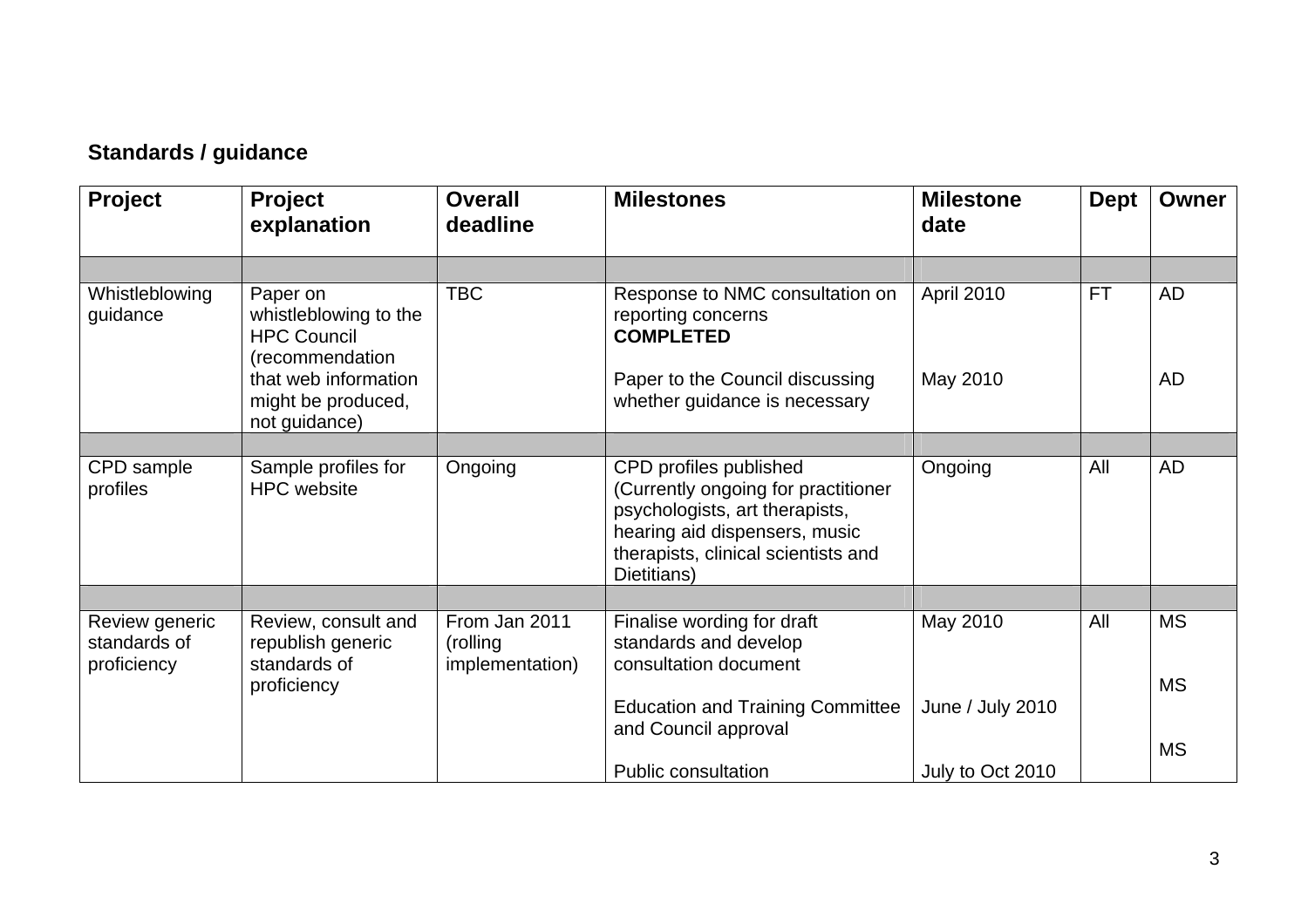| Project                                                                  | <b>Project</b><br>explanation                                                          | <b>Overall</b><br>deadline                       | <b>Milestones</b>                                                                                                    | <b>Milestone</b><br>date        | <b>Dept</b> | <b>Owner</b> |
|--------------------------------------------------------------------------|----------------------------------------------------------------------------------------|--------------------------------------------------|----------------------------------------------------------------------------------------------------------------------|---------------------------------|-------------|--------------|
|                                                                          |                                                                                        |                                                  |                                                                                                                      |                                 |             |              |
| Health<br>references                                                     | Remove health<br>reference                                                             | Mar 2011<br>(implementation)                     | Analyse consultation responses                                                                                       | May 2010                        | R, FT       | <b>AD</b>    |
|                                                                          | requirement for entry<br>to the Register<br>(subject to<br>consultation<br>outcome)    |                                                  | Draft new guidance and<br>consultation paper on changes to<br>guidance on health and character<br>(subject to above) | <b>June 2010</b>                |             | AD           |
|                                                                          |                                                                                        |                                                  | <b>Education and Training Committee</b><br>and Council ratification                                                  | June and July<br>2010           |             | <b>AD</b>    |
|                                                                          |                                                                                        |                                                  | <b>Public consultation</b>                                                                                           | August 2010 to<br>November 2010 |             | <b>AD</b>    |
|                                                                          |                                                                                        |                                                  |                                                                                                                      |                                 |             |              |
| Review of the<br>threshold level of<br>qualification for<br>entry to the | Review / amend the<br>threshold level of<br>qualification for entry<br>to the Register | TBC (subject to<br>further discussion<br>at ETC) | Paper for ETC discussing the<br>existing standards<br><b>COMPLETED</b>                                               | March 2010                      | E           | <b>MG</b>    |
| Register                                                                 |                                                                                        |                                                  | Further paper for ETC (no decision<br>made at first meeting)                                                         | <b>June 2010</b>                |             |              |
|                                                                          |                                                                                        |                                                  | Further work dependent upon<br>above, which may include 'Focus<br>group' meetings with stakeholders                  | September to<br>October 2010    |             |              |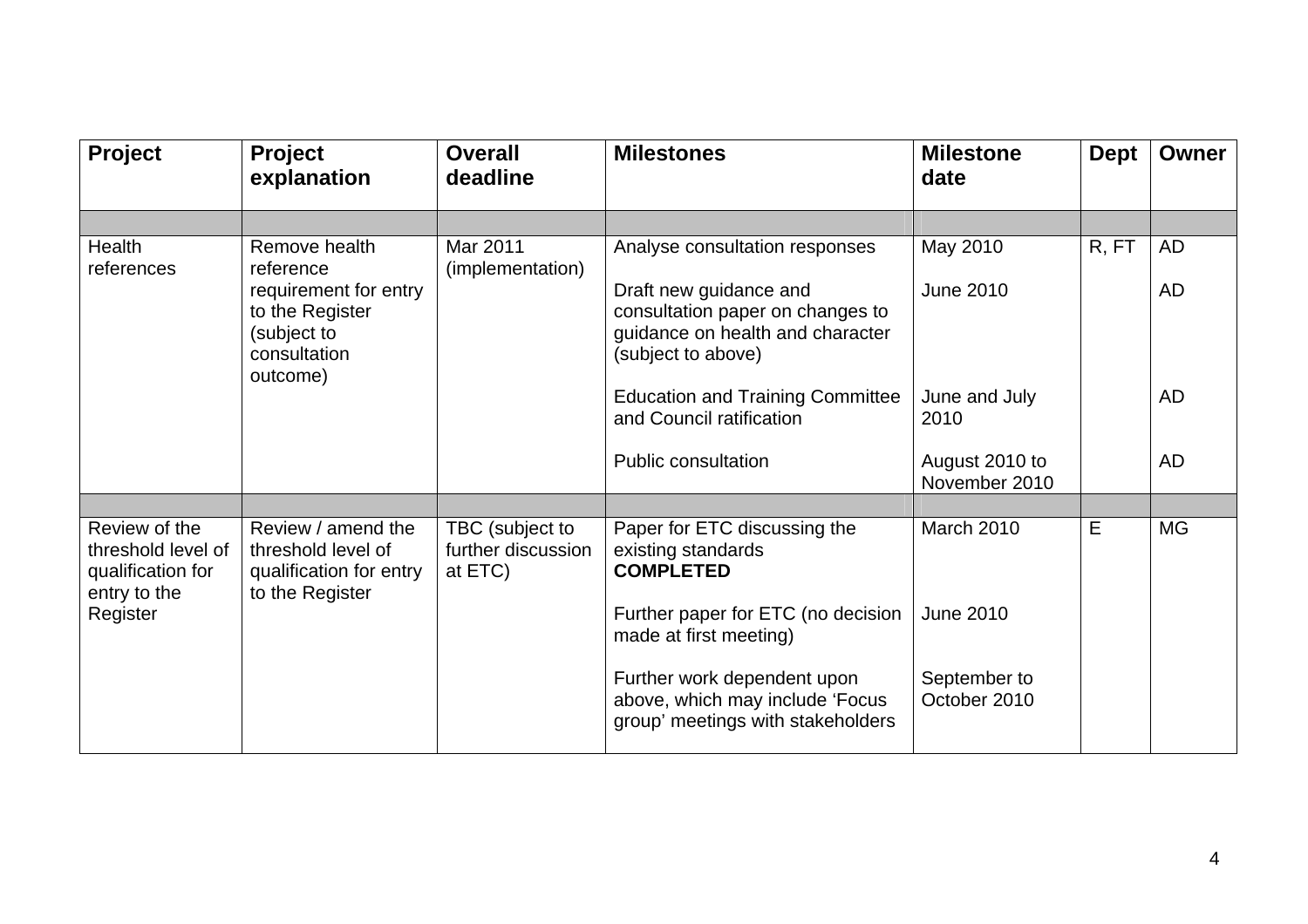| <b>Project</b>                            | <b>Project</b><br>explanation                        | <b>Overall</b><br>deadline | <b>Milestones</b>                                                | <b>Milestone</b><br>date       | <b>Dept</b> | <b>Owner</b> |
|-------------------------------------------|------------------------------------------------------|----------------------------|------------------------------------------------------------------|--------------------------------|-------------|--------------|
|                                           |                                                      |                            |                                                                  |                                |             |              |
| Standards of<br>proficiency for<br>health | Consultation on<br>change to health<br>psychologists | October<br>2010            | Analysis consultation responses                                  | June / July<br>2010            | Е           | CU           |
| psychologists                             | standards of<br>proficiency                          |                            | Consultation responses and final proposals<br>to ETC and Council | September /<br>October<br>2010 |             |              |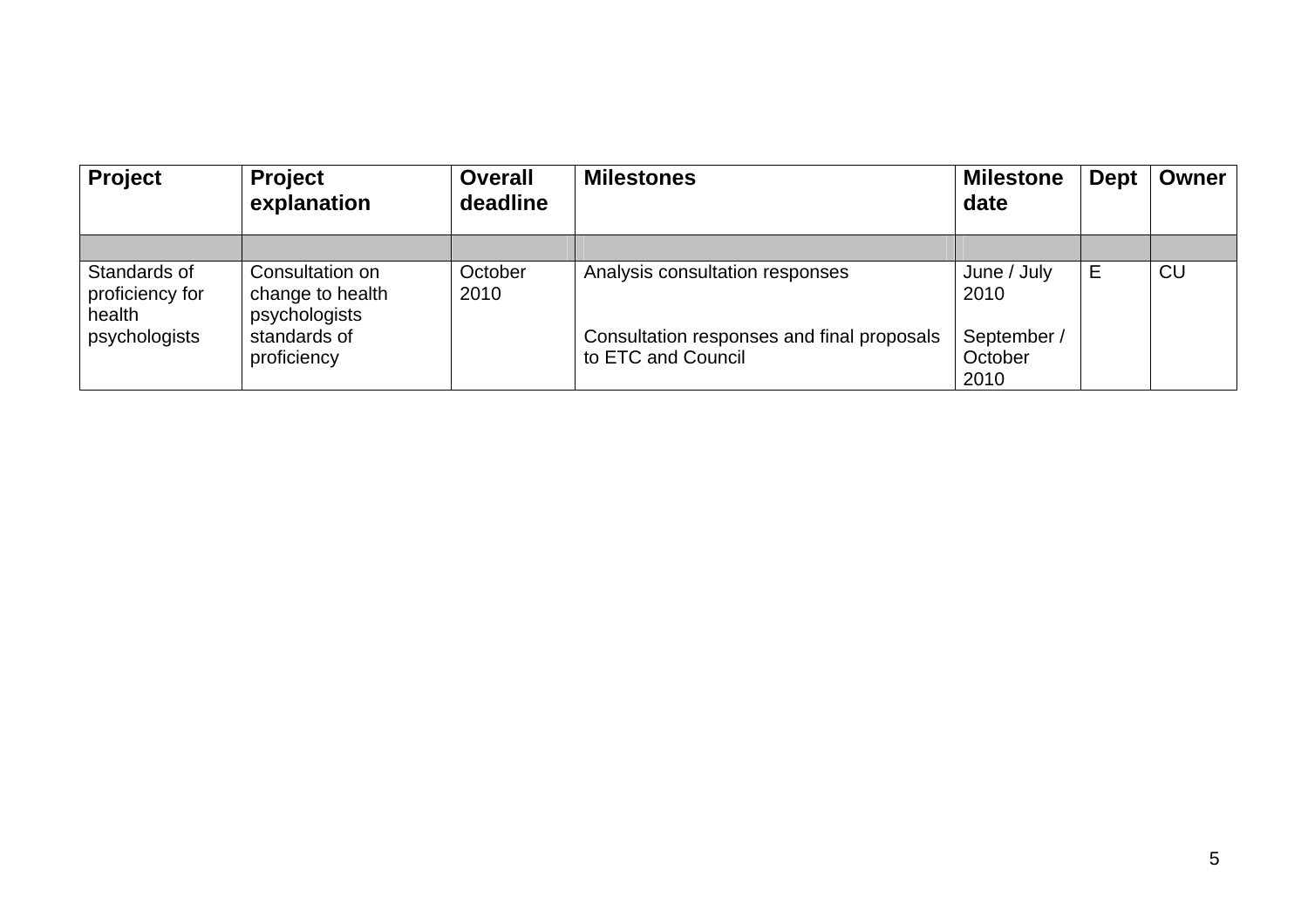## **Other**

| Project                                                | Project<br>explanation                                                                                                                                  | <b>Overall</b><br>deadline                                                          | <b>Milestones</b>                                                                                                                                                                                                            | <b>Milestone</b><br>date                                | <b>Dept</b> | <b>Owner</b> |
|--------------------------------------------------------|---------------------------------------------------------------------------------------------------------------------------------------------------------|-------------------------------------------------------------------------------------|------------------------------------------------------------------------------------------------------------------------------------------------------------------------------------------------------------------------------|---------------------------------------------------------|-------------|--------------|
|                                                        |                                                                                                                                                         |                                                                                     |                                                                                                                                                                                                                              |                                                         |             |              |
| Alternative<br>mechanisms for<br>resolving<br>disputes | Explore alternative<br>mechanisms for<br>resolving disputes                                                                                             | <b>December</b><br>2010                                                             | Send out tender for literature review<br>(deadline for responses 28/05/2010)<br><b>COMPLETED</b>                                                                                                                             | March 2010                                              | <b>FT</b>   | MG           |
|                                                        |                                                                                                                                                         |                                                                                     | Review of fitness to practise decisions<br>(not yet initiated)                                                                                                                                                               | Ongoing with<br>reports for<br><b>FTP</b><br>Committee  |             |              |
|                                                        |                                                                                                                                                         |                                                                                     | Set up stakeholder event for late<br>September 2010                                                                                                                                                                          | April / May<br>2010                                     |             |              |
|                                                        |                                                                                                                                                         |                                                                                     |                                                                                                                                                                                                                              |                                                         |             |              |
| Post-registration<br>qualifications                    | Agree clear position /<br>principles on the<br>annotation of post-<br>registration<br>qualifications<br>Annotate the Register<br>for podiatric surgeons | 2011/2012<br>onwards<br>(start of<br>possible<br>operational<br>implementati<br>on) | Meetings with relevant stakeholders (e.g.<br>Scottish Government, DH, Royal College of<br>Surgeons in England)<br>Consultation paper to Education and<br><b>Training Committee and Council</b><br><b>Public consultation</b> | April / May<br>2010<br>June / July<br>2010<br>August to | E           | <b>CU</b>    |
|                                                        | and<br>neuropsychologists                                                                                                                               |                                                                                     |                                                                                                                                                                                                                              | October<br>2010                                         |             |              |
|                                                        |                                                                                                                                                         |                                                                                     |                                                                                                                                                                                                                              |                                                         |             |              |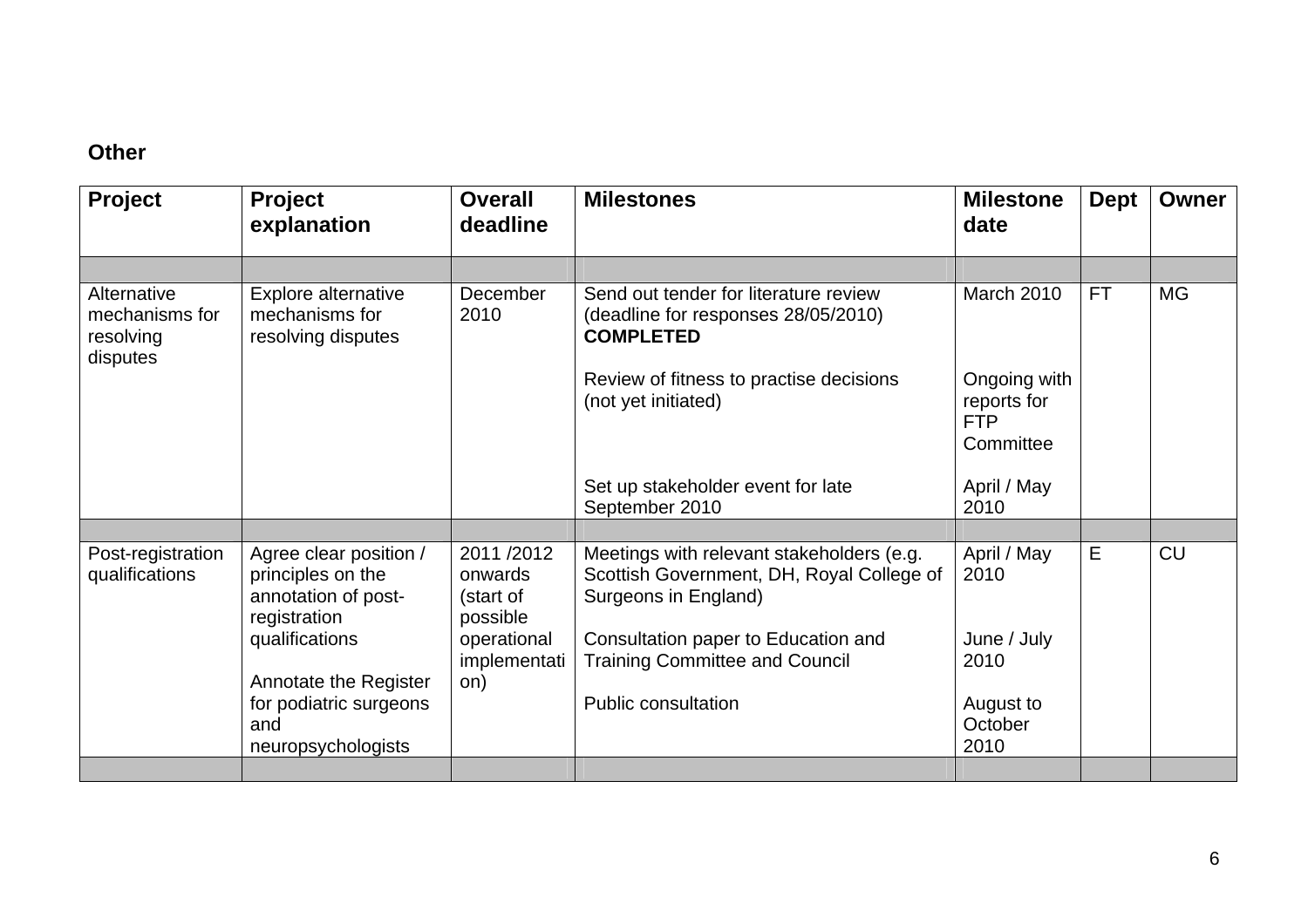| Project                                           | Project<br>explanation                                                                          | <b>Overall</b><br>deadline                                              | <b>Milestones</b>                                                                                                                                                                                                           | <b>Milestone</b><br>date                      | <b>Dept</b> | Owner     |
|---------------------------------------------------|-------------------------------------------------------------------------------------------------|-------------------------------------------------------------------------|-----------------------------------------------------------------------------------------------------------------------------------------------------------------------------------------------------------------------------|-----------------------------------------------|-------------|-----------|
|                                                   |                                                                                                 |                                                                         |                                                                                                                                                                                                                             |                                               |             |           |
| Revalidation                                      | Research and<br>feasibility study for<br>revalidation                                           | <b>TBC</b>                                                              | Tender for research looking at fitness to<br>practise statistics and CPD audit data                                                                                                                                         | Feb 2010,<br>responses<br>by 30 April<br>2010 | <b>CE</b>   | <b>MS</b> |
|                                                   |                                                                                                 |                                                                         | Trip to North American regulators                                                                                                                                                                                           | June 2010                                     |             |           |
|                                                   |                                                                                                 |                                                                         |                                                                                                                                                                                                                             |                                               |             |           |
| Welsh language<br>scheme                          | Publish scheme setting<br>out how we will meet<br>the requirements of the<br>Welsh Language Act | <b>July 2010</b><br>(subject to<br><b>WLB</b><br>approval)              | Final sign off from Welsh Language Board<br>and consultation on draft scheme (subject<br>to delay pending Welsh Language Board<br>response)                                                                                 | April 2010                                    | All         | <b>CU</b> |
|                                                   |                                                                                                 |                                                                         |                                                                                                                                                                                                                             |                                               |             |           |
| Safeguarding<br>vulnerable<br>groups              | Participation in project<br>team                                                                | Ongoing                                                                 | More detailed briefing for members of the<br>policy team / update to Council members                                                                                                                                        | Ongoing                                       | <b>PT</b>   | <b>CU</b> |
|                                                   |                                                                                                 |                                                                         | Article for next HPC In Focus                                                                                                                                                                                               | May / June<br>2010                            |             |           |
|                                                   |                                                                                                 |                                                                         |                                                                                                                                                                                                                             |                                               |             |           |
| <b>CHRE</b><br>performance<br>review<br>2009/2010 | <b>CHRE</b> performance<br>review                                                               | Jun / Jul<br>2010<br>(publication<br>of final<br><b>CHRE</b><br>report) | Put together internal document setting out<br>commitments / responsibilities as a result of<br>performance review submissions (for EMT)<br>Following publication of report, put together<br>paper for EMT and Council paper | May 2010<br>Post report                       | All         | <b>MG</b> |